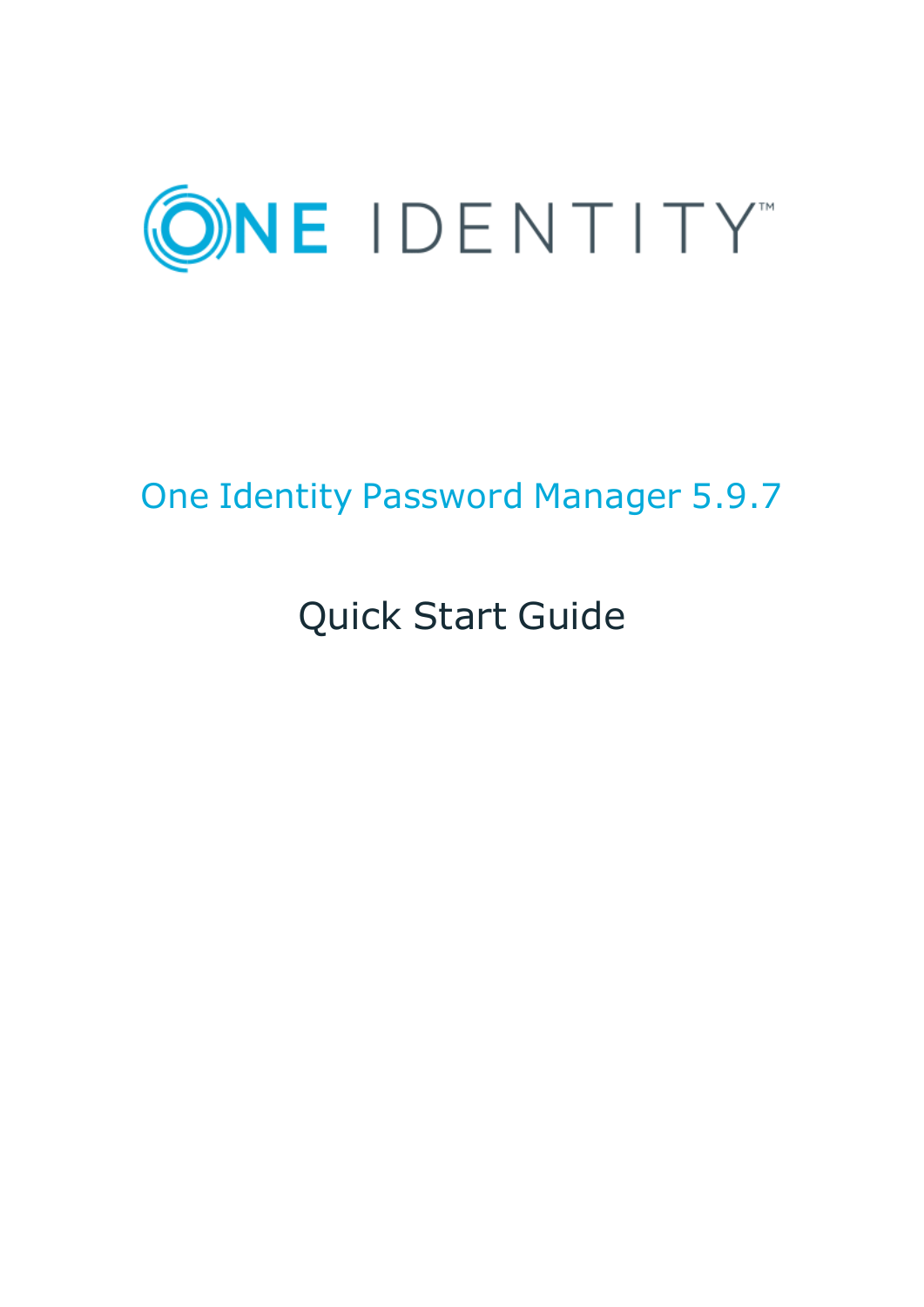#### **Copyright 2022 One Identity LLC.**

#### **ALL RIGHTS RESERVED.**

This guide contains proprietary information protected by copyright. The software described in this guide is furnished under a software license or nondisclosure agreement. This software may be used or copied only in accordance with the terms of the applicable agreement. No part of this guide may be reproduced or transmitted in any form or by any means, electronic or mechanical, including photocopying and recording for any purpose other than the purchaser's personal use without the written permission of One Identity LLC .

The information in this document is provided in connection with One Identity products. No license, express or implied, by estoppel or otherwise, to any intellectual property right is granted by this document or in connection with the sale of One Identity LLC products. EXCEPT AS SET FORTH IN THE TERMS AND CONDITIONS AS SPECIFIED IN THE LICENSE AGREEMENT FOR THIS PRODUCT, ONE IDENTITY ASSUMES NO LIABILITY WHATSOEVER AND DISCLAIMS ANY EXPRESS, IMPLIED OR STATUTORY WARRANTY RELATING TO ITS PRODUCTS INCLUDING, BUT NOT LIMITED TO, THE IMPLIED WARRANTY OF MERCHANTABILITY, FITNESS FOR A PARTICULAR PURPOSE, OR NON-INFRINGEMENT. IN NO EVENT SHALL ONE IDENTITY BE LIABLE FOR ANY DIRECT, INDIRECT, CONSEQUENTIAL, PUNITIVE, SPECIAL OR INCIDENTAL DAMAGES (INCLUDING, WITHOUT LIMITATION, DAMAGES FOR LOSS OF PROFITS, BUSINESS INTERRUPTION OR LOSS OF INFORMATION) ARISING OUT OF THE USE OR INABILITY TO USE THIS DOCUMENT, EVEN IF ONE IDENTITY HAS BEEN ADVISED OF THE POSSIBILITY OF SUCH DAMAGES. One Identity makes no representations or warranties with respect to the accuracy or completeness of the contents of this document and reserves the right to make changes to specifications and product descriptions at any time without notice. One Identity does not make any commitment to update the information contained in this document.

If you have any questions regarding your potential use of this material, contact:

One Identity LLC. Attn: LEGAL Dept 4 Polaris Way Aliso Viejo, CA 92656

Refer to our Web site ([http://www.OneIdentity.com](http://www.oneidentity.com/)) for regional and international office information.

#### **Patents**

One Identity is proud of our advanced technology. Patents and pending patents may apply to this product. For the most current information about applicable patents for this product, please visit our website at [http://www.OneIdentity.com/legal/patents.aspx](http://www.oneidentity.com/legal/patents.aspx).

#### **Trademarks**

One Identity and the One Identity logo are trademarks and registered trademarks of One Identity LLC. in the U.S.A. and other countries. For a complete list of One Identity trademarks, please visit our website at [www.OneIdentity.com/legal](http://www.oneidentity.com/legal). All other trademarks are the property of their respective owners.

#### **Legend**

- **WARNING: A WARNING icon indicates a potential for property damage, personal injury, or death.**
- **CAUTION: A CAUTION icon indicates potential damage to hardware or loss of data if instructions are not followed.**
- IMPORTANT, NOTE, TIP, MOBILE, or VIDEO: An information icon indicates supporting Œ information.

Password Manager Quick Start Guide Updated - June 2022 Version - 5.9.7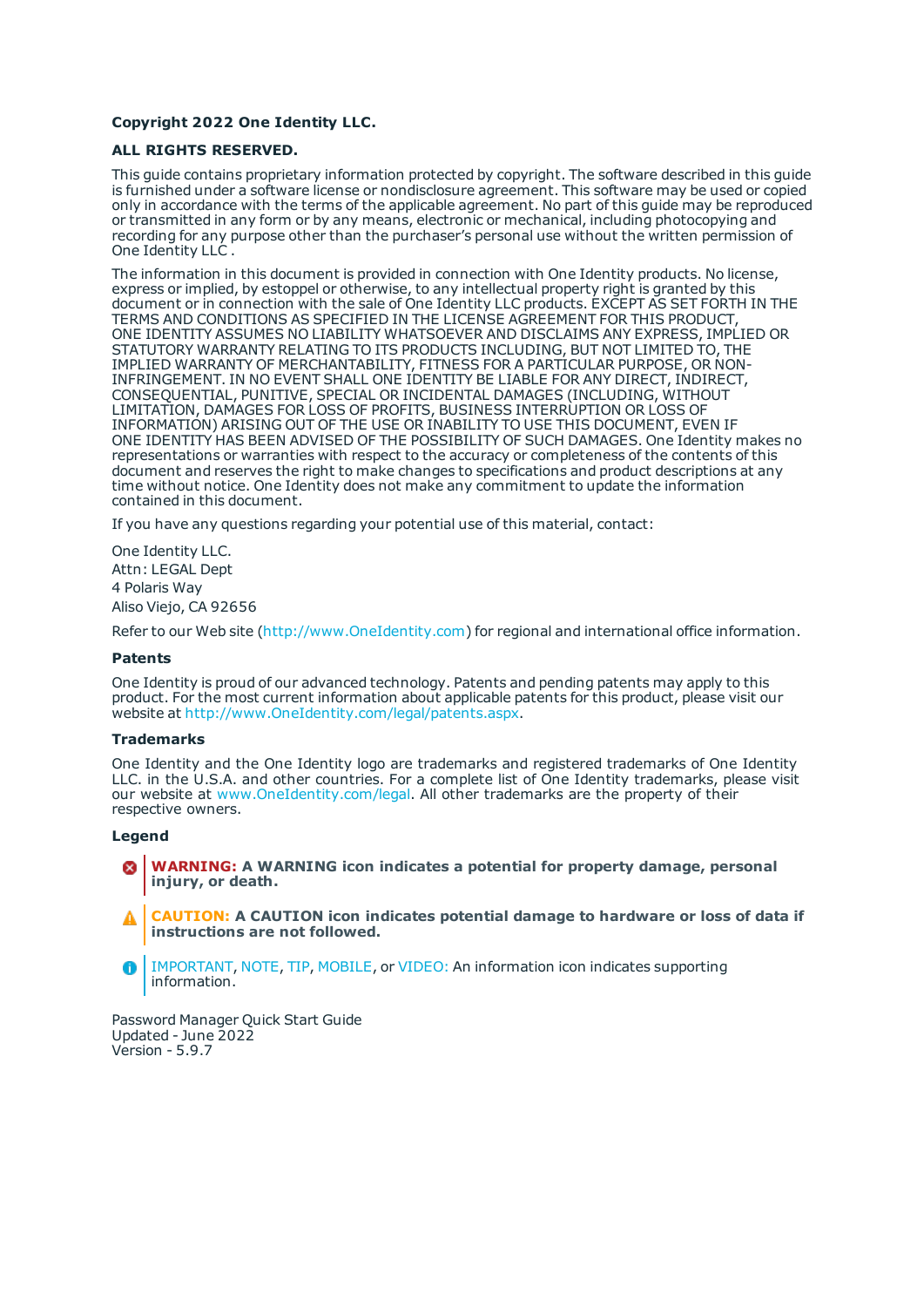### **Contents**

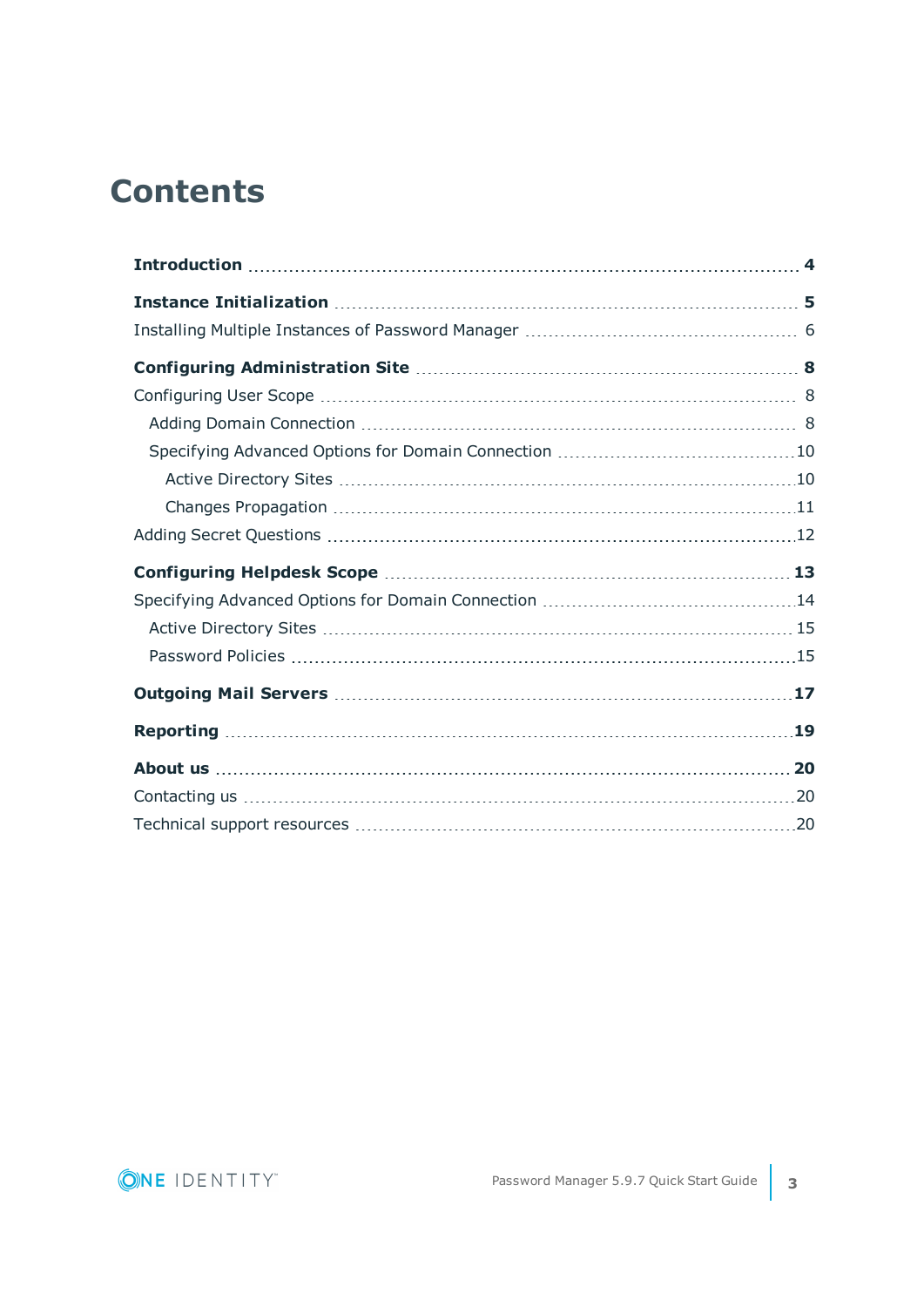## **Introduction**

<span id="page-3-0"></span>This guide is intended to assist in the initial configuration of Password Manager. For complete configuration options, see the Password Manager Administrator Guide or the How To Guide.

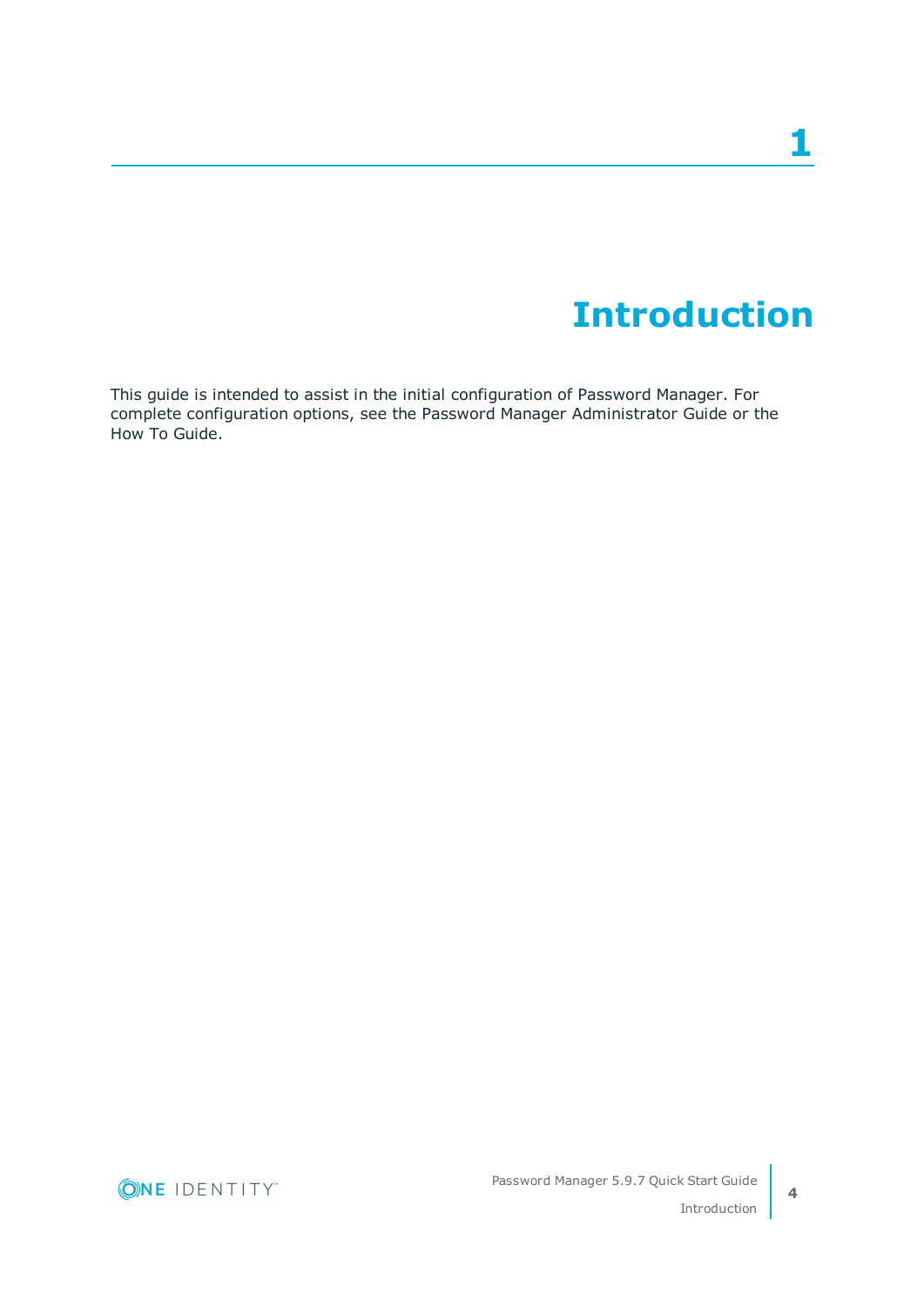## **Instance Initialization**

<span id="page-4-0"></span>After installing Password Manager, you have to initialize it. After initializing, you can configure the Management policies with the user and helpdesk scopes, Questions and Answers policy and workflow configuration. When initializing a Password Manager instance, you can choose one of the two options: create a unique instance or a replica of an existing instance. When you create the replica of the existing instance, the new instance shares its entire configuration with the existing instance. Password Manager instances sharing the same configuration are referred to as a Password Manager realm. For more information about Password Manager realms, see Installing Multiple [Instances](#page-5-0) of Password Manager.

#### *To initialize Password Manager instance*

- 1. Open the Administration site by entering the following address: http (s)://<ComputerName>/PMAdmin, where <ComputerName> is the name of the computer on which Password Manager is installed. The **Instance Initialization** page will be displayed automatically.
- 2. On the **Instance Initialization** page, select one of the following options, depending on what type of instance you want to create:
	- **. Unique instance**. Creates a new instance.
	- **. Replica of existing instance.** Joins a new instance to a Password Manager realm.
- 3. If you have selected the option **Replica of an existing instance**, follow the instructions provided later in the section Installing Multiple [Instances](#page-5-0) of [Password](#page-5-0) Manager.
- 4. If you have selected the option **Unique instance**, under **Service connection settings**, specify the following:
	- <sup>l</sup> **Certificate name.** Select the certificate that was issued for the computer running the Password Manager Service. If you decide to install the Self-Service and Helpdesk sites separately from the Password Manager Service, it is recommended to replace the built-in certificate that is used to encrypt traffic between the Service and the sites. For more information, see the Administrator Guide.
	- <sup>l</sup> **Port number.** Specify the port that the Self-Service and Helpdesk sites will use to connect to the Password Manager Service. By default, port 8081 is used.

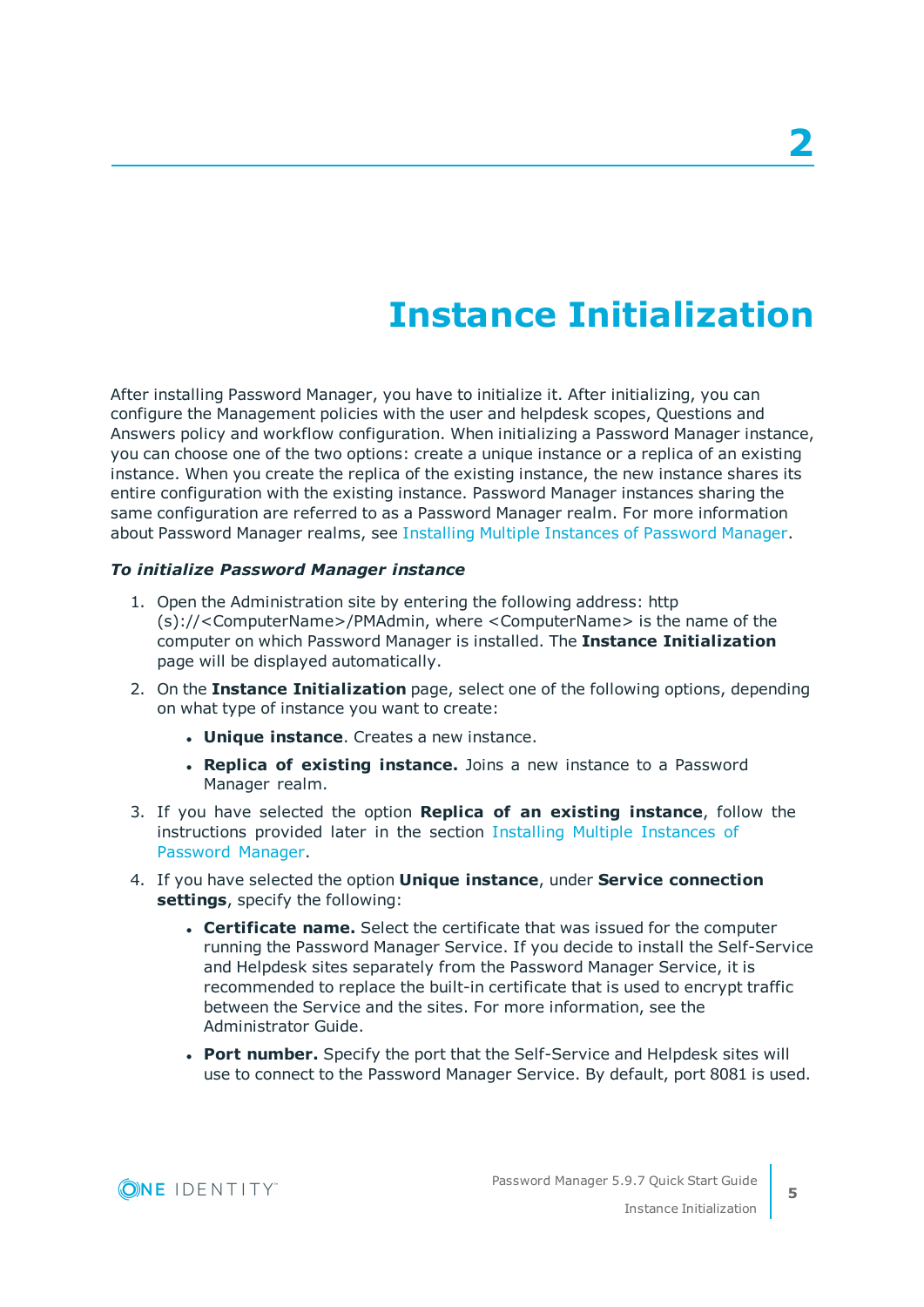- 5. Under **Advanced settings**, specifying the following:
	- **Encryption algorithm.** Specify the encryption algorithm that will be used to encrypt users' answers to secret questions and other security sensitive information. You can select from two options: Triple DES and AES. By default, Password Manager uses Triple DES algorithm to encrypt data. Note, that users' answers will be encrypted if the "Store answers using reversible encryption" option is selected in the Q&A Profile settings. Otherwise, the answers will be hashed.
	- <sup>l</sup> **Encryption key length.** Specify whether a 192-bit or 256-bit encryption key will be used.
	- **Hashing algorithm.** Specify the hashing algorithm that will be used to hash users' answers to secret questions. The following algorithms are available: MD5 and SHA-256. By default, Password Manager uses SHA-256 hashing algorithm. Password Manager will hash users' answers if "**Store answers using reversible encryption"** option is not selected in the Q&A Profile settings**.**
	- <sup>l</sup> **Store user's Questions and Answers profile in the following attribute of user's account in Active Directory**. In the text box below, type the attribute name that will be used for storing Q&A profile data. By default, Password Manager stores Q&A profile data in the comment attribute of each user's account and configuration data in the comment attribute of a configuration storage account, which is automatically created when installing Password Manager.
- <span id="page-5-0"></span>6. Click **Save** to complete instance initialization.

### **Installing Multiple Instances of Password Manager**

Several Password Manager instances sharing common configuration are referred to as a realm. A realm is a group of Password Manager Service instances sharing all settings and having the same set of Management Policies, that is, the same user and helpdesk scopes, Q&A policy, and workflow settings. Password Manager realms provide for enhanced availability and fault tolerance.

**O** | IMPORTANT: It is not recommended to edit Password Manager settings simultaneously on multiple instances belonging to one realm. Simultaneous modification of settings on multiple Password Manager instances may cause data loss.

### *To create a Password Manager Realm*

- 1. Export a configuration file from the instance belonging to the target realm.
	- To export instance settings to the configuration file, connect to the Administration site of the instance belonging to the target realm.

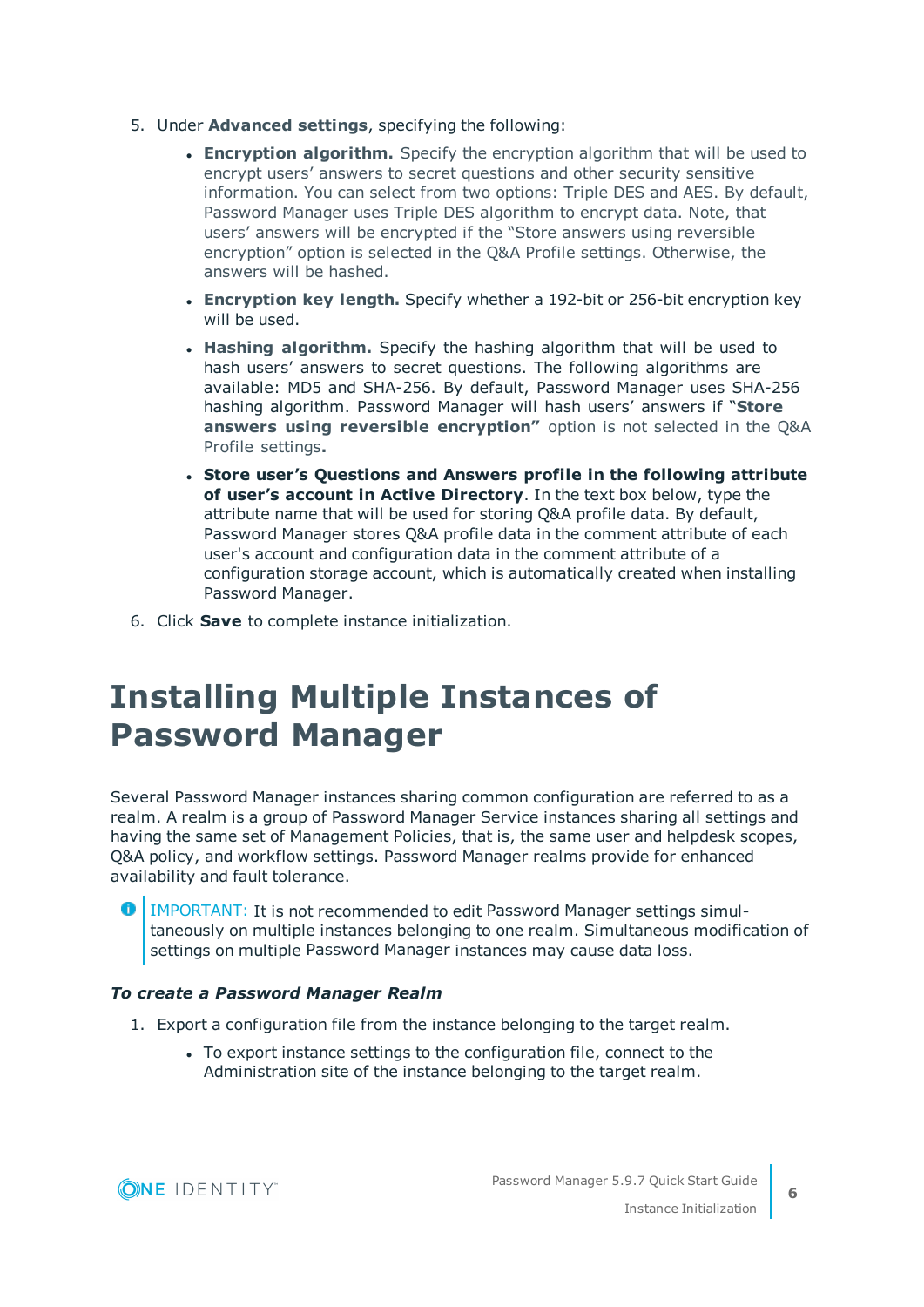- <sup>l</sup> On the menu bar, click **General Settings**, then click **Import/Export**.
- <sup>l</sup> On the **Import/Export Configuration Settings** page, select the **Export configuration settings** option and click **Export** to save the configuration file.
	- **O** IMPORTANT: Remember the password that is generated while exporting the configuration file. You should enter this password when importing the configuration file for a new instance you want to join to the target realm.
- 2. Install a new Password Manager instance by running **Password Manager x64** from the installation CD autorun window.
- 3. Open the Administration site by entering the following address: http (s)://<ComputerName>/PMAdmin, where <ComputerName> is the name of the computer on which Password Manager is installed. On the **Instance Initialization** page, select the **Replica of existing instance** option.
- 4. Click **Upload** to select the configuration file that you exported from the instance belonging to the target realm.
- 5. Enter the password to the configuration file and click **Save**.

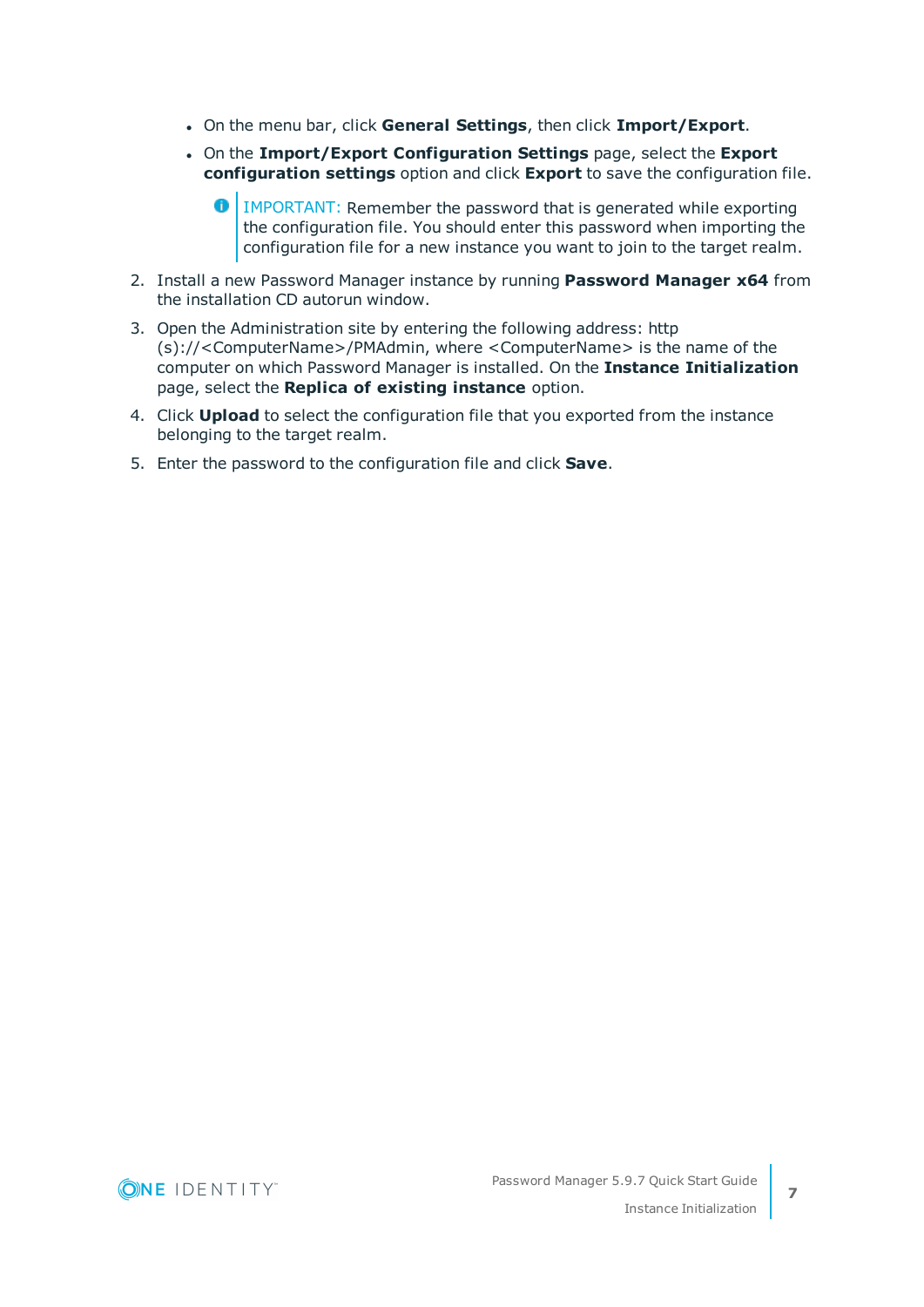# <span id="page-7-0"></span>**Configuring Administration Site**

After initializing the Administration site, you need to configure the default Management Policy.

The required settings you need to configure for the Management Policy are user scope, secret questions, helpdesk scope, domain connection, and configure notification.

### <span id="page-7-1"></span>**Configuring User Scope**

To configure the user scope, add one or more domain connections. Domain connections created for the user scope can also be used in the helpdesk scope and password policies. The same domain connection can be used in different Management Policies. Wherever you create a domain connection, you can use it elsewhere, that is, a domain connection configured for password policies can be used in the helpdesk scope.

### <span id="page-7-2"></span>**Adding Domain Connection**

#### *To add a domain connection*

- 1. Open the Administration site by entering the Administration site URL in the address bar of your browser. By default, the URL is http(s)://<ComputerName>/PMAdmin, where <ComputerName> is the name of the computer on which Password Manager is installed.
- 2. On the Administration site, select the Management Policy you want to configure and click the **User Scope** link.
- 3. On the **User Scope** page, click **Add domain connection**.
- 4. If domain connections already exist, select a domain connection from the list. If you want to create a new connection, click **Add domain connection**.
- 5. If you selected to create the new domain connection, in the **Add New Domain Connection** dialog, configure access to the domain by doing the following:

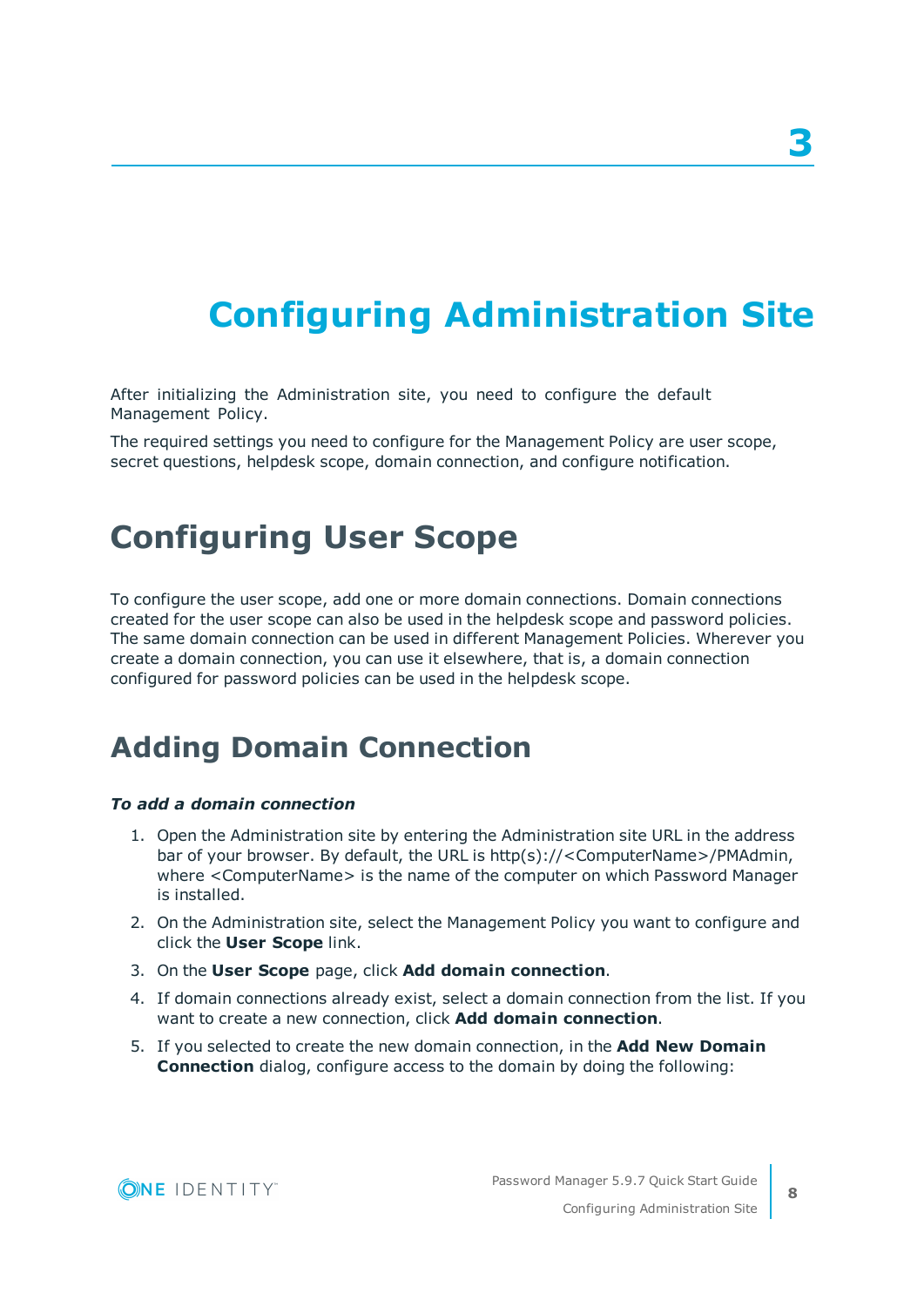- **In the Domain name** text box, type the name of the domain that you want to register with Password Manager.
- <sup>l</sup> In the **Domain alias** text box, type the alias for the domain which will be used to address the domain on the Self-Service site.
- To have Password Manager access the managed domain using the Password Manager Service account, select **Password Manager Service account**. Otherwise, select **Domain management account**, and then enter user name and password for the domain management account. Note, that if Password Manager Service account is used to access the domain, it should have the same permissions as the domain management account.
- 6. Click **Save**.
- **O** NOTE: When you add a domain to the user scope, the group "Domain Users" from this domain is automatically included in the user scope.

After adding a domain connection to the user scope, you need to specify groups from the domain that will be able to access the Self-Service site. By default, the group "Domain Users" is included in the scope when you add the domain connection to the user scope. You can also restrict some domain groups from accessing the Self-Service site.

NOTE: Only Global Security groups can be added. Distribution groups are not supported.

### *To specify groups or OUs that are allowed to access the Self-Service site*

- 1. On the Administration site, select the Management Policy you want to configure and click the **User Scope** link.
- 2. On the **User Scope** page, select the domain connection for which you want to specify groups or OUs and click **Edit**.
- 3. Do the following:
	- <sup>l</sup> To specify the groups, click **Add** under **Groups allowed access to the Self-Service site**.
	- <sup>l</sup> To specify the OUs, click **Add** under **Organizational units allowed access to the Self-Service site**.
- 4. Click **Save**.

### *To specify groups or OUs that are denied access to the Self-Service site*

- 1. On the Administration site, select the Management Policy you want to configure and click the **User Scope** link.
- 2. On the **User Scope** page, select the domain connection for which you want to specify groups or OUs and click **Edit**.
- 3. Do the following:
	- <sup>l</sup> To specify the groups, click **Add** under **Groups denied access to the Self-Service site**.

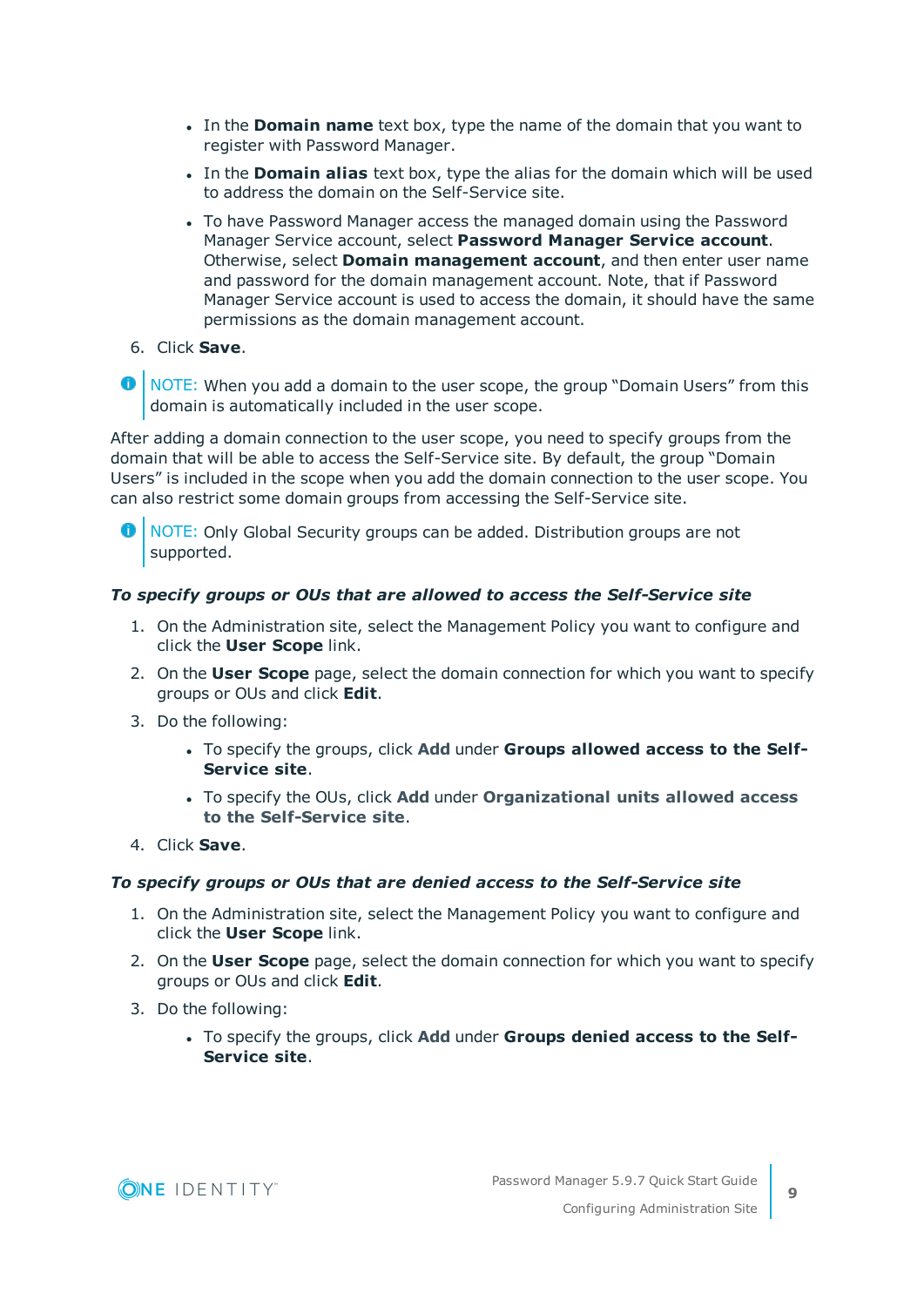- <sup>l</sup> To specify the OUs, click **Add** under **Organizational units denied access to the Self-Service site**.
- <span id="page-9-0"></span>4. Click **Save**.

### **Specifying Advanced Options for Domain Connection**

After you have created a domain connection, you can specify advanced settings for the connection: domain controllers and Active Directory sites of the managed domain.

#### *To specify domain controllers*

- 1. On the Administration site, select the Management Policy you want to configure and click the **User Scope** link.
- 2. On the **User Scope** page, select the domain connection for which you want to specify domain controllers and click **Edit**.
- 3. On the **User Scope Settings for #Domain#** page, click **Edit**.
- 4. On the **Advanced settings** tab of the **Edit Domain Connection** dialog, click **Add** under the domain controllers table and select required domain controllers, and click **Add**.
- 5. Click **Save** and select how you want to apply the updated settings. You can either apply the new settings for this user scope only, or everywhere where this domain connection is used.

### <span id="page-9-1"></span>**Active Directory Sites**

By specifying Active Directory sites in the domain connection settings you select the site in which you want Password Manager to replicate changes as soon as they occur in other sites. This reduces downtime that users may experience when your environment has several Active Directory sites and changes do not get immediately replicated between the sites.

#### *To specify Active Directory sites*

- 1. On the Administration site, select the Management Policy you want to configure and click the **User Scope** link.
- 2. On the **User Scope** page, select the domain connection for which you want to specify Active Directory sites and click **Edit**.
- 3. On the **User Scope Settings for #Domain#** page, click **Edit**.
- 4. On the **Advanced Options** tab of the **Edit Domain Connection** dialog, click **Add** under the Active Directory sites table, select required sites, and click **Add**. You can

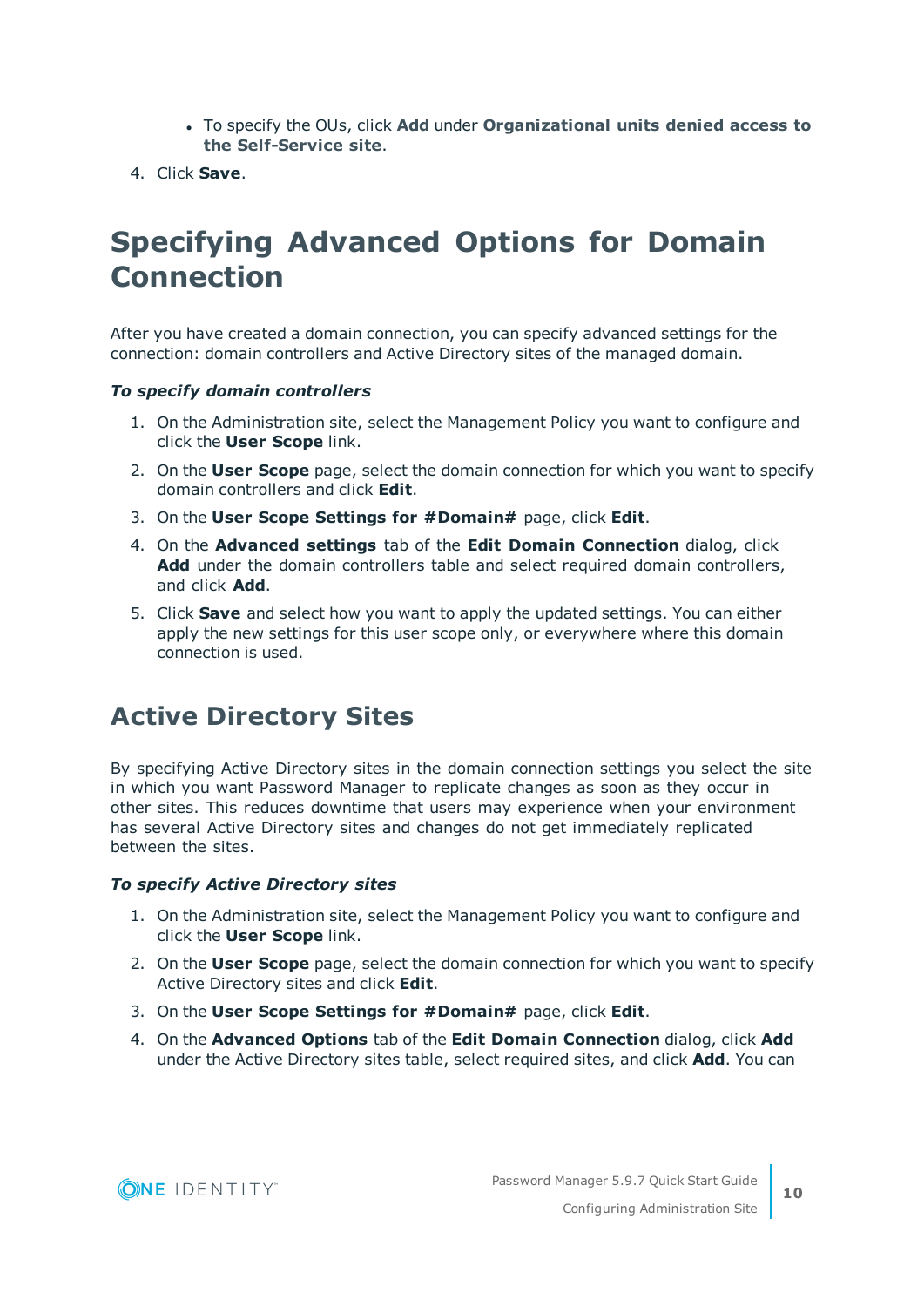use the autofill option to automatically populate the table with all available sites from the current domain.

5. Click **Save** and select how you want to apply the updated settings. You can either apply the new settings for this user scope only, or everywhere where this domain connection is used.

### <span id="page-10-0"></span>**Changes Propagation**

After you specify the Active Directory sites in which you want to push changes, you can also select what kind of changes to propagate. The following options are available:

- Propagate changes related to the user's account in Active Directory
- Propagate changes related to the user's Questions and Answers profile
- Propagate password-related changes

#### *To add domain connection*

- 1. On the home page of the Administration site, click the **General Settings|Domain Connections** tab.
- 2. Click **Add domain connection** to add a domain connection.
- 3. In the **Add New Domain Connection** dialog, configure the following options:
	- In the **Domain name** text box, type in the name of the domain that you want to add.
	- <sup>l</sup> In the **Domain alias** text box, type the alias for the domain which will be used to address the domain on the Self-Service site. This field is required because you can use the domain connection in the user scope.
	- To have Password Manager access the domain using the Password Manager Service account, click **Password Manager Service account**. Otherwise, click **Specified user name and password** and then enter user name and password in the corresponding text boxes. Note, that the selected account should have the required permissions.
- 4. Click **Save.**

**O** | IMPORTANT: After you create a domain connection on the General Settings | Domain Connections tab, you can use it in the user scope, helpdesk scope and password policies by selecting the connection in the **Add Domain Connection** dialog on the corresponding page of the Administration site. For example, to use the domain connection in the user scope of your Management Policy, open the user scope of this Management Policy, click **Add domain connection**, and select the corresponding connection from the list.

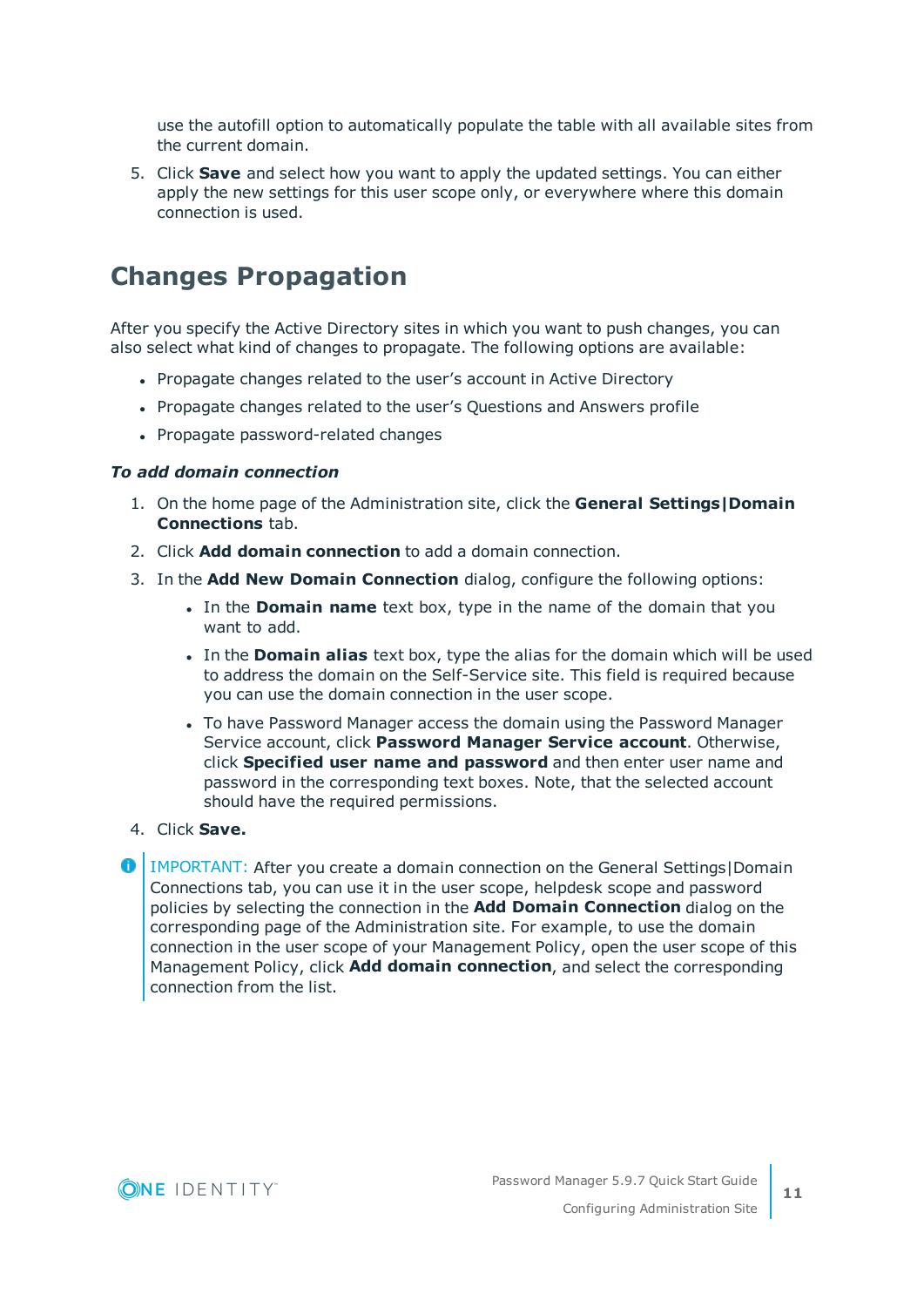## <span id="page-11-0"></span>**Adding Secret Questions**

Secret questions are the main part of the Questions and Answers policy that allows authenticating users on the Self-Service site before users can perform any selfservice tasks.

### *To create secret questions in the default language*

- 1. Open the Administration site by typing the Administration site URL in the address bar of your Web browser. By default, the URL is http(s)://<*ComputerName*>/PMAdmin/.
- 2. On the Administration site home page, click the **Add secret questions** link under the Management Policy you want to configure.
- 3. On the **Configure Questions and Answers Policy** page, select the default language for secret questions by clicking the language link in the **Default language** option.
- 4. Under **Question List,** click the **Edit questions** link to specify mandatory, optional and helpdesk questions in the default language.
- 5. In the **Edit Questions in the Default Language** dialog box, specify mandatory, optional and helpdesk questions.
- 6. Change questions' order by clicking the appropriate links.
- 7. Click **Save** to save the questions and close the dialog box.
	- 0 NOTE: Modifying a question list does not affect existing personal Questions or Answers profiles unless the users have to update their profiles as a result of the enforcement rules that require users to update Q&A profiles when the question list is modified. For more information on the enforcement rules, see the Administrator Guide.

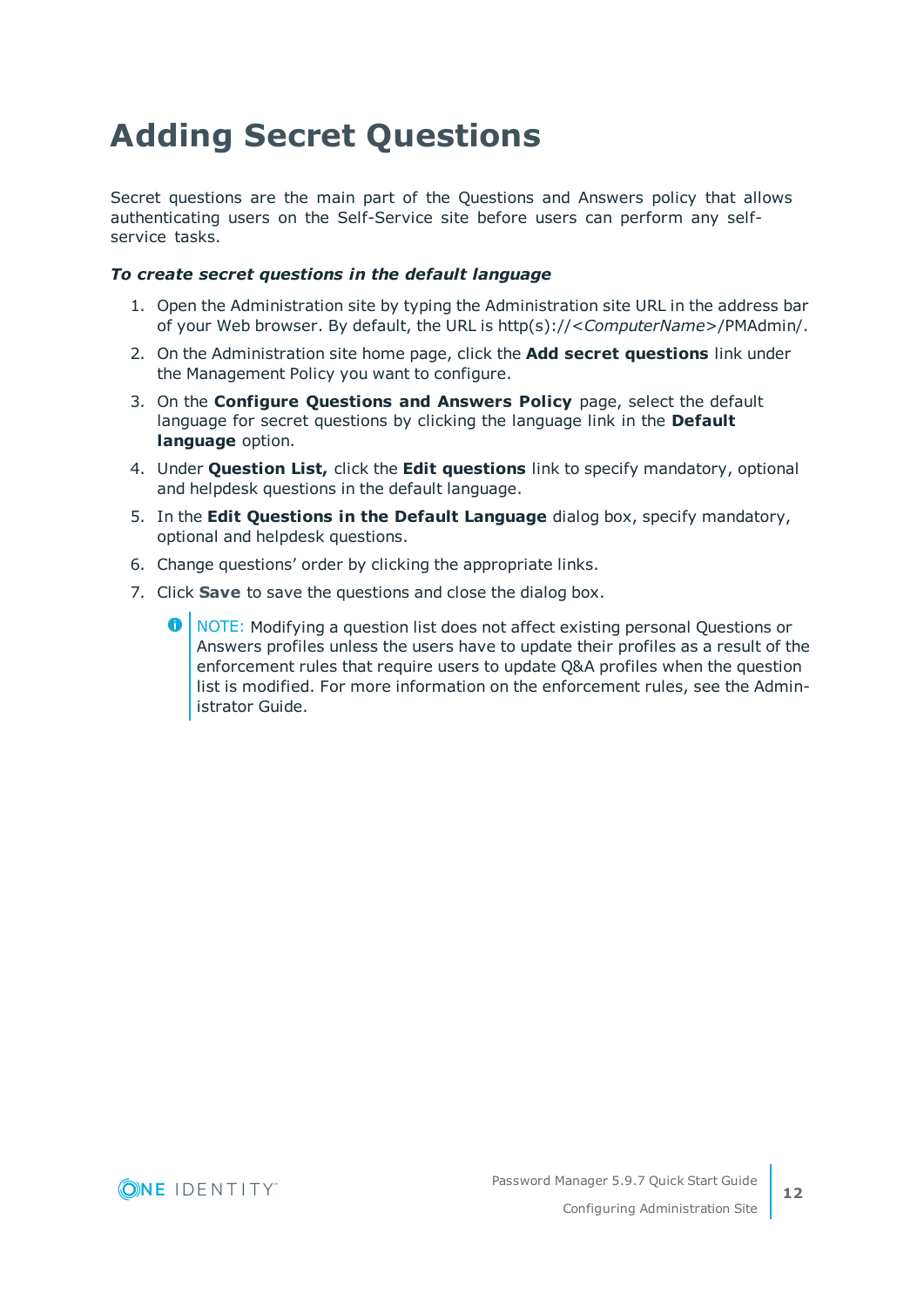# **Configuring Helpdesk Scope**

<span id="page-12-0"></span>To configure a helpdesk scope, you need to add a domain connection to the scope at first, and then specify groups from the selected domain. By configuring the helpdesk scope you select groups of helpdesk operators who will have access to the Helpdesk site. The Helpdesk site handles typical tasks performed by helpdesk operators, such as resetting passwords, unlocking user accounts, assigning temporary passcodes, and others. Members of the helpdesk scope are allowed to access the Helpdesk site and manage users from the user scope of the same Management Policy only. You can also restrict groups of helpdesk operators from accessing the Helpdesk site.

### *To add domain connection*

- 1. Open the Administration site by entering the Administration site URL in the in the address bar of your browser. By default, the URL is http://<ComputerName>/PMAdmin, where <ComputerName> is the name of the computer on which Password Manager is installed.
- 2. On the Administration site, select the Management Policy you want to configure and click the **Helpdesk Scope** link.
- 3. On the **Helpdesk Scope** page, click **Add domain connection**.
- 4. If domain connections already exist, select a domain connection from the list. If you want to create a new connection, click **Add domain connection**.
- 5. If you selected to create the new domain connection, in the **Add New Domain Connection** dialog, configure the following options:
	- <sup>l</sup> In the **Domain name** text box, type in the name of the domain that you want to add to the helpdesk scope.
	- <sup>l</sup> In the **Domain alias** text box, type the alias for the domain which will be used to address the domain on the Self-Service site. This field is required because you can reuse the domain connection in the user scope.
	- To have Password Manager access the domain using the Password Manager Service account, click **Password Manager Service account**. Otherwise, click **Domain management account**, and then enter user name and password for the domain management account. Note, that if Password Manager Service account is used to access the domain, it should have the same permissions as the domain management account.
- 6. Click **Save**.

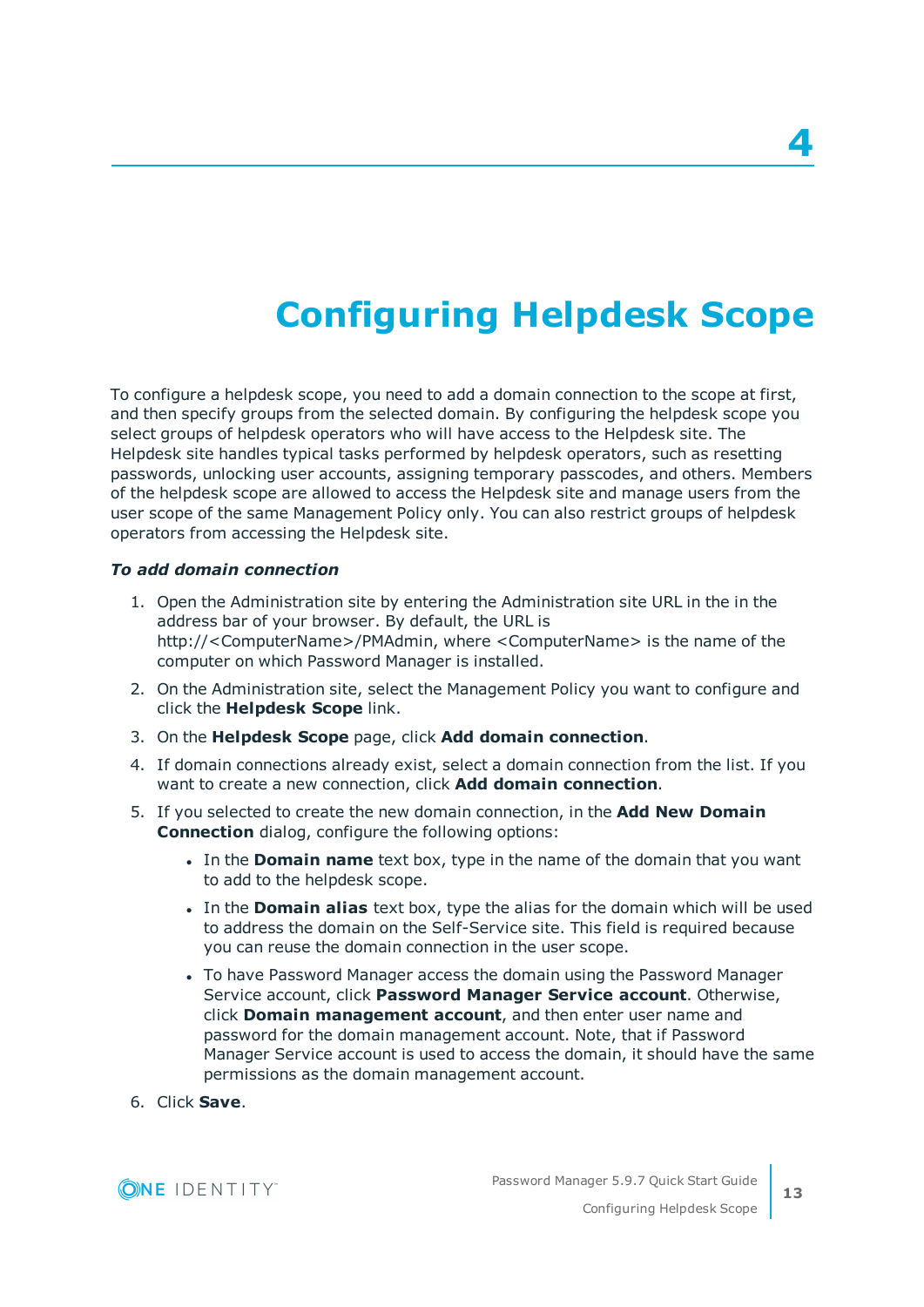### *To specify groups or OUs that are allowed to access the Helpdesk site*

- 1. On the Administration site, select the Management Policy you want to configure and click the **Helpdesk Scope** link.
- 2. On the **Helpdesk Scope** page, select the domain connection for which you want to specify groups or OUs and click **Edit**.
- 3. Do the following:
	- <sup>l</sup> To specify the groups, click **Add** under **Groups allowed access to the Helpdesk site**.
	- <sup>l</sup> To specify the OUs, click **Add** under **Organizational units allowed access to the Helpdesk site**.
- 4. Click **Save**.

### *To specify groups or OUs that are denied access to the Helpdesk site*

- 1. On the Administration site, select the Management Policy you want to configure and click the **Helpdesk Scope** link.
- 2. On the **Helpdesk Scope** page, select the domain connection for which you want to specify groups or OUs and click **Edit**.
- 3. Do the following:
	- <sup>l</sup> To specify the groups, click **Add** under **Groups denied access to the Helpdesk site**.
	- <sup>l</sup> To specify the OUs, click **Add** under **Organizational units denied access to the Helpdesk site**.
- <span id="page-13-0"></span>4. Click **Save.**

### **Specifying Advanced Options for Domain Connection**

After you have created a domain connection, you can specify advanced settings for the connection: domain controllers and Active Directory sites of the managed domain.

#### *To specify domain controllers*

- 1. On the Administration site, select the Management Policy you want to configure and click the **User Scope** link.
- 2. On the **User Scope** page, select the domain connection for which you want to specify domain controllers and click **Edit**.
- 3. On the **User Scope Settings for #Domain#** page, click **Edit**.
- 4. On the **Advanced settings** tab of the **Edit Domain Connection** dialog, click **Add** under the domain controllers table and select required domain controllers, and click **Add**.

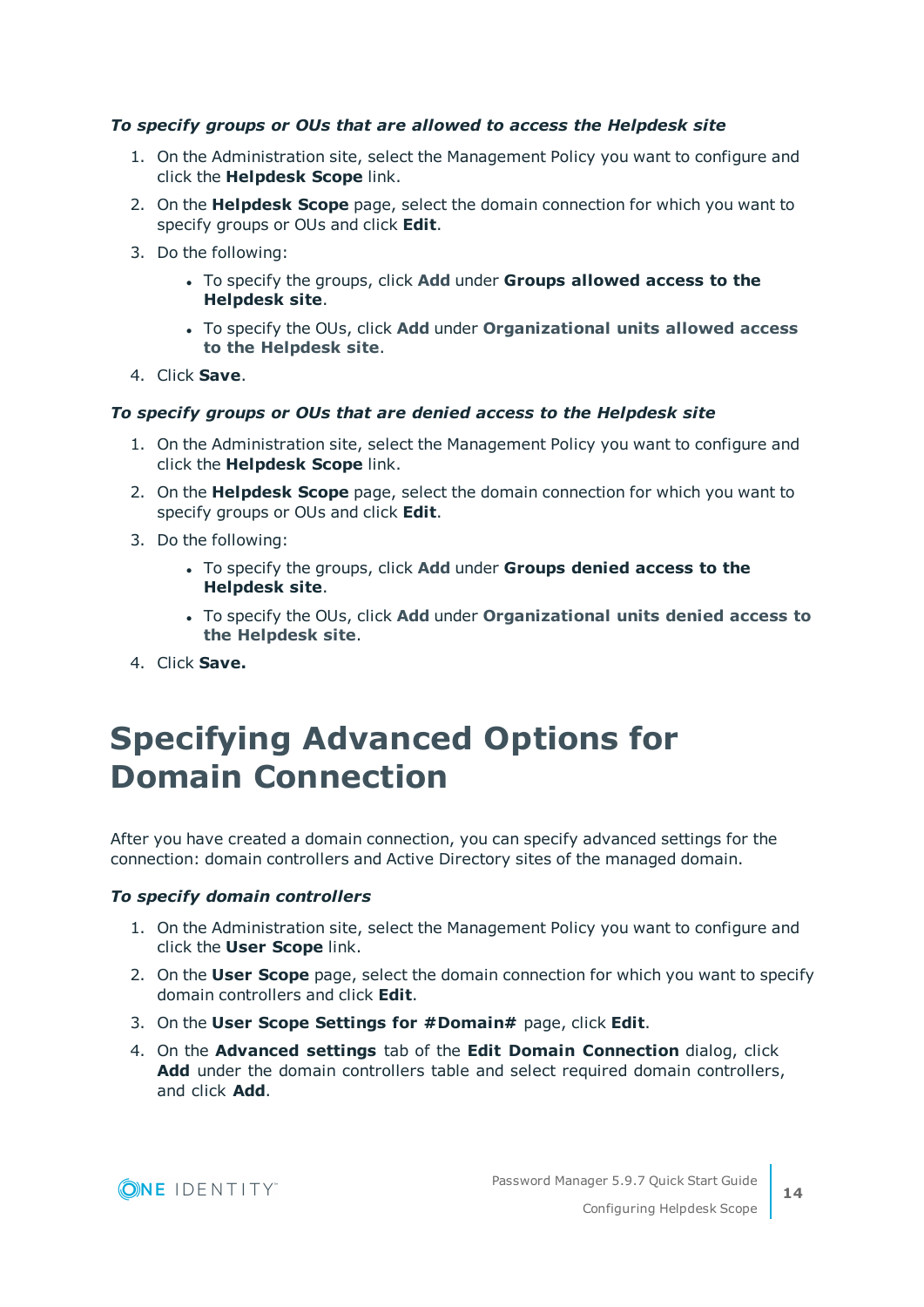5. Click **Save** and select how you want to apply the updated settings. You can either apply the new settings for this user scope only, or everywhere where this domain connection is used.

### <span id="page-14-0"></span>**Active Directory Sites**

By specifying Active Directory sites in the domain connection settings you select the site in which you want Password Manager to replicate changes as soon as they occur in other sites. This reduces downtime that users may experience when your environment has several Active Directory sites and changes do not get immediately replicated between the sites.

### *To specify Active Directory sites*

- 1. On the Administration site, select the Management Policy you want to configure and click the **User Scope** link.
- 2. On the **User Scope** page, select the domain connection for which you want to specify Active Directory sites and click **Edit**.
- 3. On the **User Scope Settings for #Domain#** page, click **Edit**.
- 4. On the **Advanced Options** tab of the **Edit Domain Connection** dialog, click **Add** under the Active Directory sites table, select required sites, and click **Add**. You can use the autofill option to automatically populate the table with all available sites from the current domain.
- 5. Click **Save** and select how you want to apply the updated settings. You can either apply the new settings for this user scope only, or everywhere where this domain connection is used.

### **Changes Propagation**

After you specify the Active Directory sites in which you want to push changes, you can also select what kind of changes to propagate. The following options are available:

- Propagate changes related to the user's account in Active Directory
- Propagate changes related to the user's Questions and Answers profile
- Propagate password-related changes

### <span id="page-14-1"></span>**Password Policies**

With Password Manager you can create custom password policies that extend the system password policy rules.

The domain must be added in order for Password Manager to read the Domain Password Policies in order to send email notifications to users.To create and manage password policies, you need to add a domain connection on the **Password Policies** tab of the

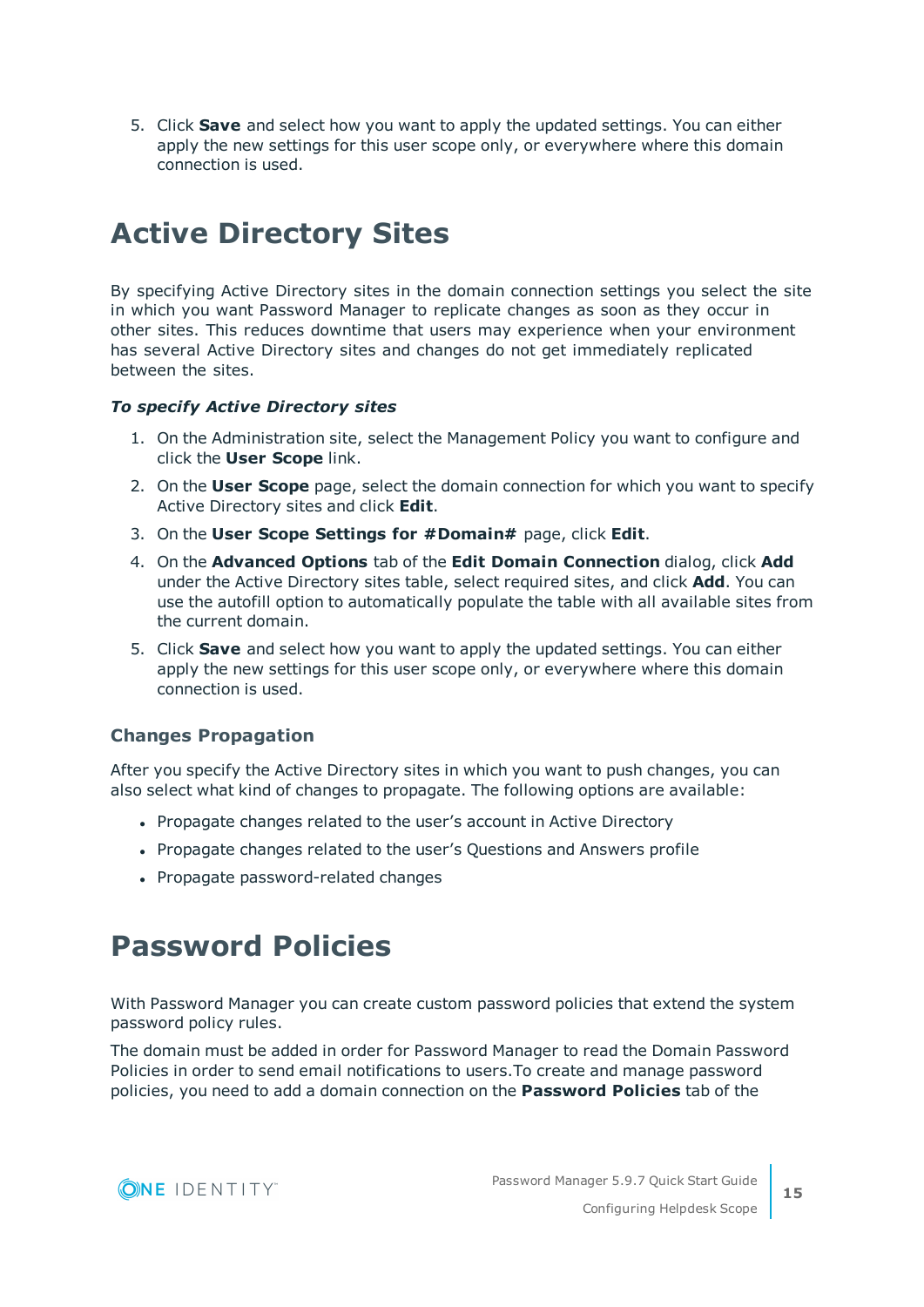Administration site. When adding the domain connection, you specify the domain to which password policies will be applied and the credentials that will be used to access the domain.

### *To add domain connection*

- 1. On the home page of the Administration site, click the **Password Policies** tab.
- 2. Click **Add domain connection** to add a domain for which you want to create password policies.
- 3. If domain connections already exist, select a domain connection from the list. If you want to create a new connection, click **Add domain connection**.
- 4. If you selected to create the new domain connection, in the **Add New Domain Connection** dialog, configure the following options:
	- In the **Domain name** text box, type in the name of the domain that you want to add.
	- <sup>l</sup> In the **Domain alias** text box, type the alias for the domain which will be used to address the domain on the Self-Service site. This field is required because you can reuse the domain connection in the user scope.
	- To have Password Manager access the domain using the Password Manager Service account, click **Password Manager Service account**. Otherwise, click **Specified user name and password** and then enter user name and password in the corresponding text boxes. Note, that if Password Manager Service account is used to access the domain, it should have the required permissions.
- 5. Click **Save**.

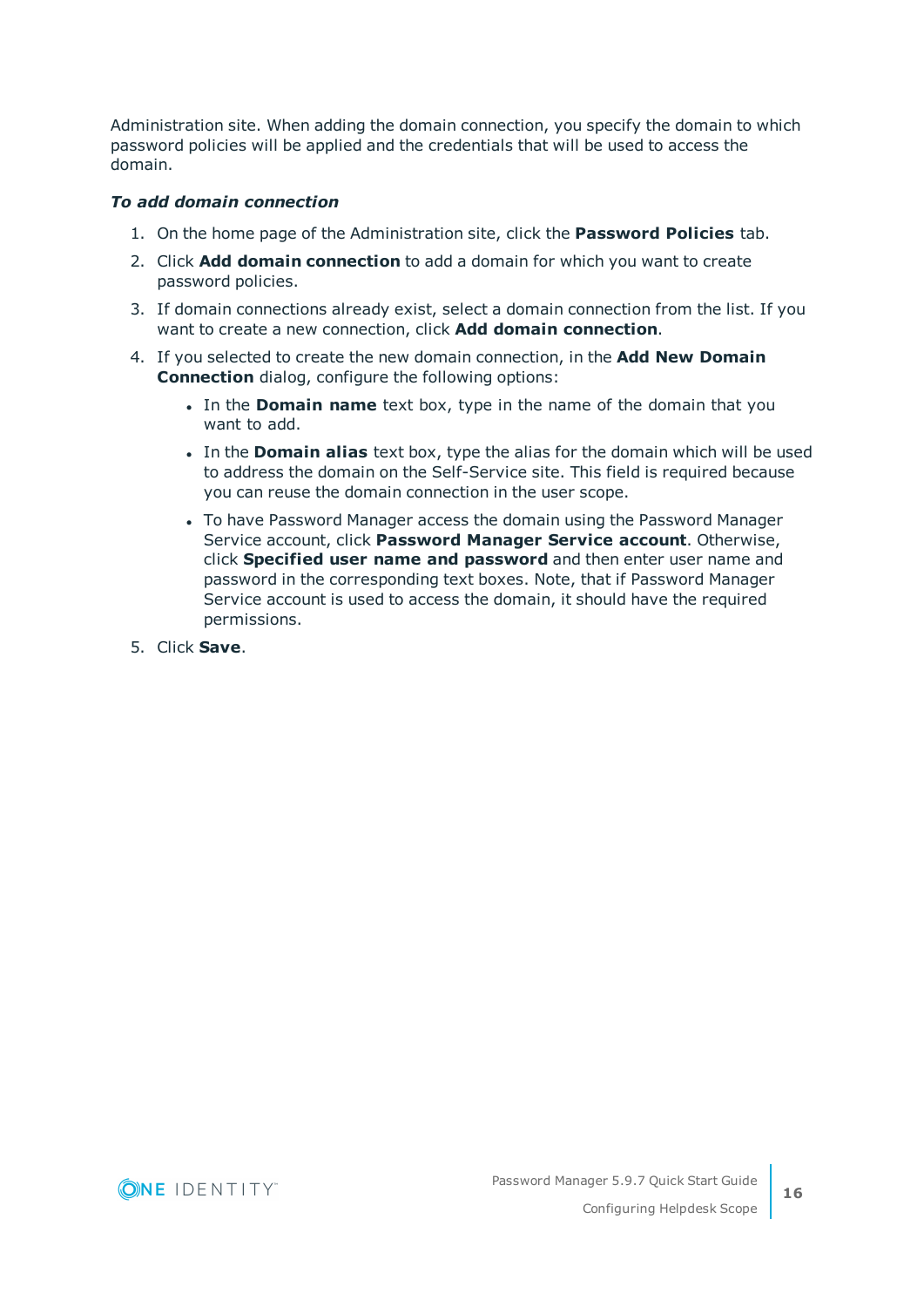# **Outgoing Mail Servers**

<span id="page-16-0"></span>You can configure one or more outgoing mail servers to send email notifications. If there are several servers, Password Manager will first attempt to use the top one in the list.

### *To add outgoing mail servers (SMTP)*

- 1. Connect to the Administration site by typing the Administration site URL in the address bar of your Web browser. By default, the URL is http://<*ComputerName*>/PMAdmin/.
	- $\bullet$ NOTE: When prompted to log in, provide your domain user name in a domainname\username format.
- 2. On the menu bar, click **General Settings|SMTP Servers** and then click **Add SMTP server**.
- 3. In the **Add SMTP Server** dialog box, configure the following options and click **Save:**

| <b>Option</b>                       | <b>Description</b>                                                                                                                               |
|-------------------------------------|--------------------------------------------------------------------------------------------------------------------------------------------------|
| Server name                         | Type the SMTP server name.                                                                                                                       |
|                                     | If the SMTP server uses the port which is<br>different from the default SMTP port 25,<br>you may specify the port using the<br>following format: |
|                                     | <server name="">:<port number=""></port></server>                                                                                                |
|                                     | where <server name=""> is the server<br/>name and <port number=""> is the port<br/>number used for SMTP communication.</port></server>           |
| Sender email address                | Type the sender's email address.                                                                                                                 |
| This server requires authentication | Select if the SMTP server requires<br>authentication.                                                                                            |
| User name                           | Type the user name under which                                                                                                                   |

### **Table 1:**

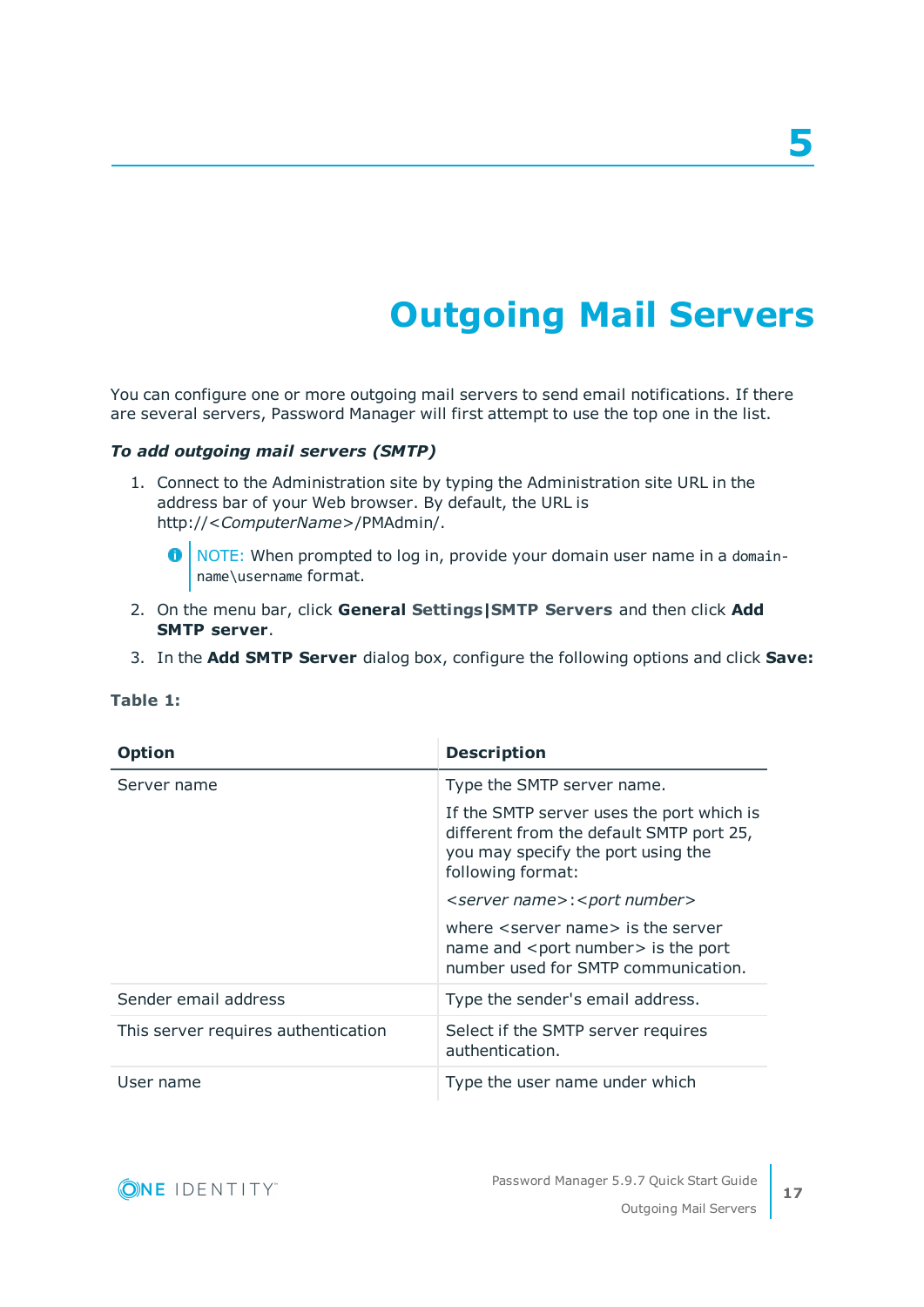| <b>Option</b>                                        | <b>Description</b>                                                   |
|------------------------------------------------------|----------------------------------------------------------------------|
|                                                      | Password Manager will access the SMTP<br>server.                     |
| Password                                             | Type the password for this account.                                  |
| Confirm password                                     | Re-type the password.                                                |
| The server requires an encrypted<br>connection (SSL) | Select if the SMTP server requires an<br>encrypted connection (SSL). |

- 4. Follow steps 2-3 to add any additional SMTP servers.
- 5. Use the **Move Up** and **Move Down** buttons to change the order of the SMTP servers in the list.

The order of the servers in the list specifies how Password Manager uses the servers to send notification mail messages. Password Manager will first attempt to use the servers at the top of the list.

### *To remove a server from the list of outgoing SMTP mail servers*

1. Connect to the Administration site by typing the Administration site URL in the address bar of your Web browser. By default, the URL is http://<*ComputerName*>/PMAdmin/.

 $\bullet$ NOTE: When prompted to log in, provide your domain user name in a domainname\username format.

- 2. On the menu bar, click **General Settings**, and then click the **SMTP Servers** tab.
- 3. On the **SMTP Servers** page, select the SMTP server you want to remove and click **Remove**.

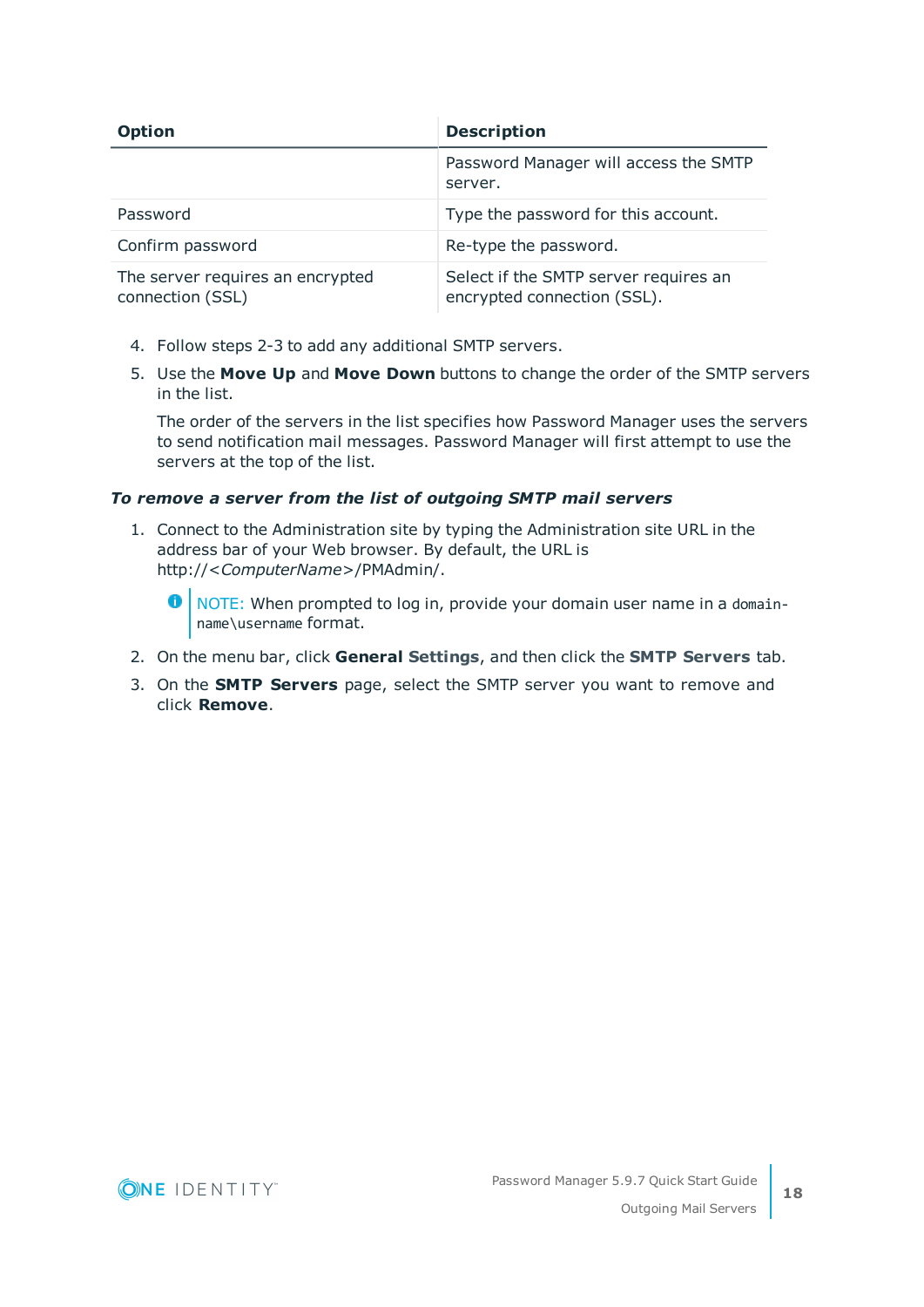## **6**

## **Reporting**

<span id="page-18-0"></span>Reporting is an optional component in Password Manager. To use the reporting feature, you must have an SQL database. For more information, see the Administrator Guide.